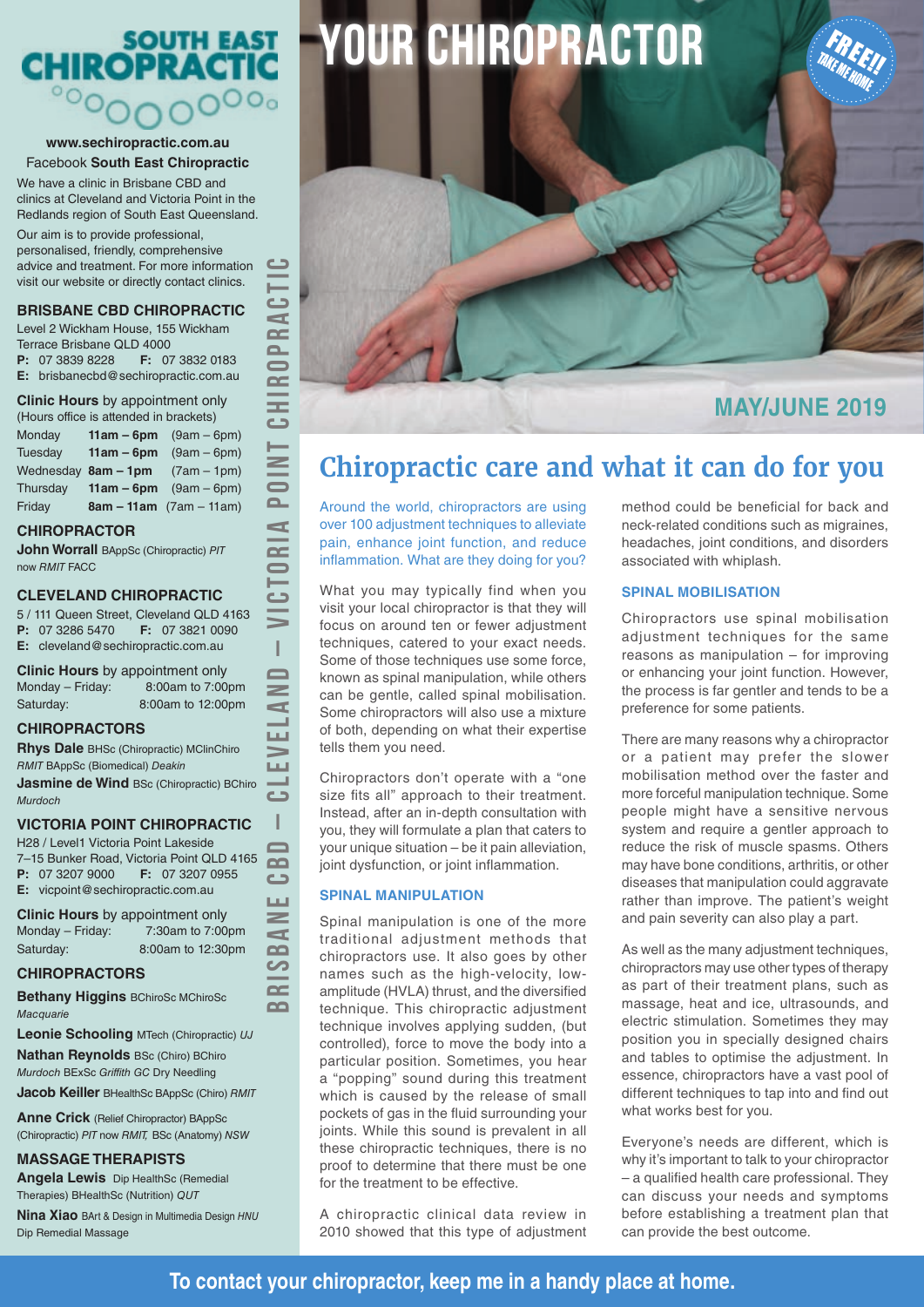## **Say yes to yoga**



### Many people are seeing value in taking up yoga classes. Could it be for you?

Around 4,000 years ago, yoga became standard practice in ancient India for promoting health, helping with back problems, and even preventing disease. Then, around twenty years ago, it made its way into the Western world with a bang, encouraging over two million Australians to grab their yoga mats and take part too.

Yoga incorporates meditation, breathing exercises, and physical exercise, which means it can be suitable for a broad range of people. Even those who suffer from back and neck problems have found benefit; such as pain relief, learning relaxation techniques, and improving their strength and flexibility.

While word of mouth is helping to fill yoga classes across the country, it's the research into its effects that is also encouraging people to try yoga for themselves. Results, so far, are encouraging, with yoga becoming an accepted part of treatment plans for a variety of conditions such as asthma, back and neck problems, heart disease, and even carpal tunnel syndrome. Some studies also show that some yoga poses, plus relaxation and breathing techniques, can help with depression and anxiety.

Regarding neck and back pain, there is no standard approach for everyone. However, studies show that people who take part in yoga exercises twice weekly for two months can see improvement in their flexibility, endurance, and strength – paramount in most back and neck pain treatment goals.

If you have been thinking about taking up yoga, but you feel you may struggle, then it may be helpful to know that yoga instructors can modify exercises to suit. What's more, if you suffer from a spinal or back condition meaning some poses are not possible or safe, then an instructor can also offer alternatives. Before you join a class, find out whether the instructor has worked with people with spinal problems. their experience level, and what their training includes. You may then like to sit in and watch a class before you participate, or join a one-on-one session with a trainer to find out if it's right for you.

Yoga promotes health and wellbeing and can fit into most people's fitness and exercise plans. If you're looking to improve your strength, balance, or overall health, then it might be time to roll out the yoga mat, contact an instructor, and join a class near you.

> **Clever Crossword**

### **ACROSS**

- **4.** Provide water in order to establish or maintain a correct fluid balance
- **7.** Something that occurs or develops earlier than expected
- **10.** A painful injury to the ligaments of a joint caused by wrenching or overstretching
- **12.** An inflammation or irritation of a tendon
- **13.** A natural exercise you can do easily every day to benefit your health
- **15.** Swollen or distended

### **DOWN**

- **1.** This includes breathing exercises and postures that improve flexibility, endurance, and strength
- **2.** The ability to bear prolonged exertion, pain, or hardship
- **3.** Focusing of the mind to achieve a mentally clear and calm state.
- **5.** Failure to function normally
- **6.** This is effective for soothing stiff joints and relaxing muscles
- **8.** A state of unhappiness and hopelessness
- **9.** An involuntary or sudden muscle contraction
- **11.** A substance that builds up in our bodies and causes harm
- 





**1 2 3**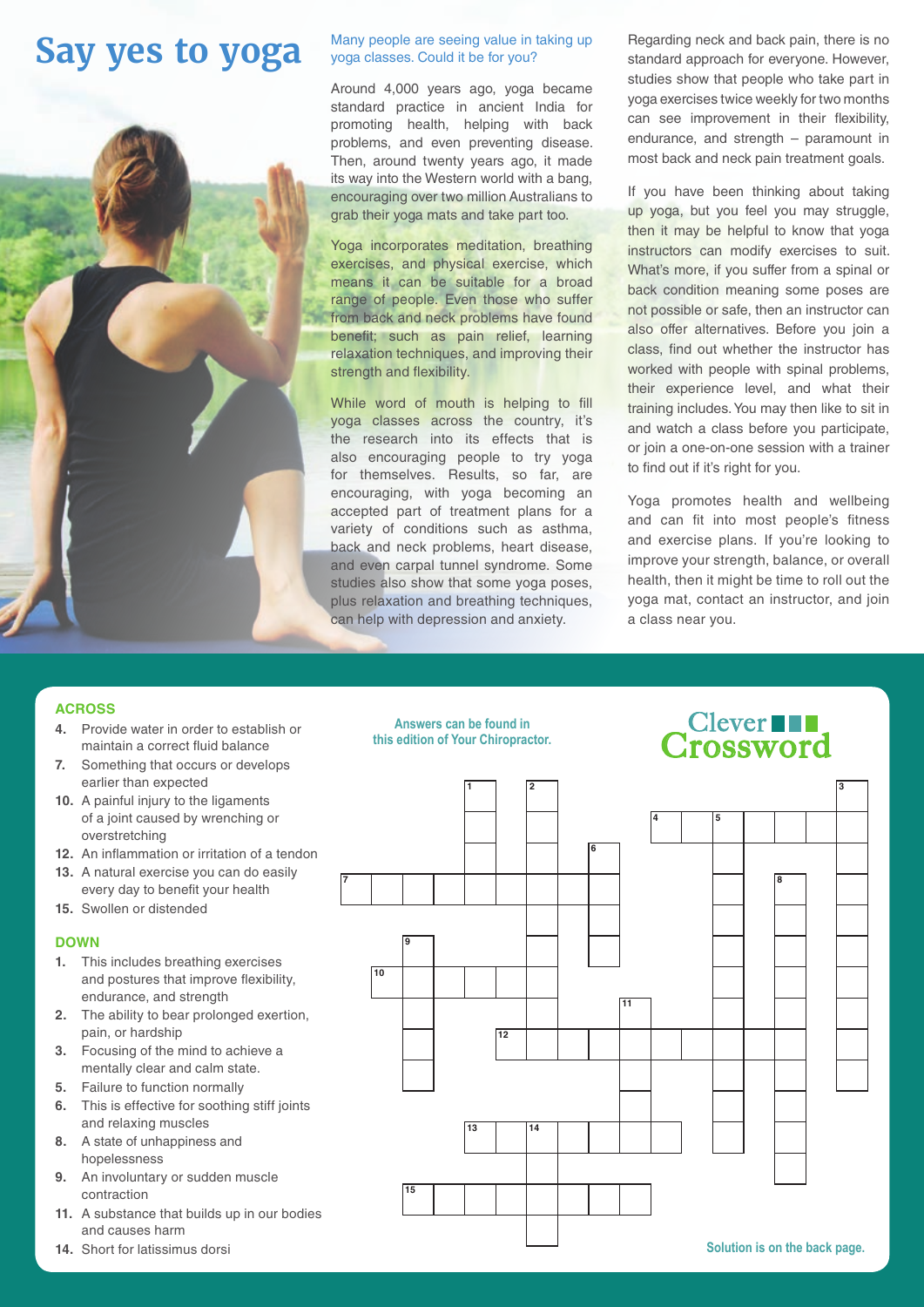### **One for the fruit bowl**

If you're always on the lookout for nutrientrich fruit for your fruit bowl or lunch box, you can't look past the humble pear.

Globally, there are over 3,000 different types of pears – in different sizes, shapes, and flavours to appeal to various tastes. While they aren't the prettiest fruit to grace your lunch box, they pack a lot of health benefits into only 100 calories something processed foods can struggle to do naturally. A single pear has a lot of protein, fibre, vitamins, and minerals, but no fat or cholesterol.

If you haven't been much of a pear eater in the past, you might be once you realise how beneficial for the body they are. Pears, along with other fruit and vegetables, can reduce your risk of several health conditions when you consume them as part of a healthy, balanced diet. These include cancer, diabetes, heart disease, and hypertension.

What may also interest you is the fibre content. Men under 50 years of age should have at least 38 grams of fibre per day, with women requiring 25 grams. Because a medium-sized pear offers around six grams of fibre, it's one of the best sources of it in the fruit world – helping you meet nearly a quarter of your daily requirement.

Its fibre content helps in lots of areas. It can help reduce your cholesterol levels, stabilise blood sugar levels in diabetics, and promote

bowel regularity so you can benefit from a healthy digestive tract. As pears are 84 percent water, your body can have an easier time flushing toxins from your body. High fibre also keeps you fuller for longer, which may help with weight management.

When it comes to fighting free radicals. pears pack the punches here too. Their high levels of antioxidants, such as copper and vitamins C and K, help remove free radicals, protecting your cells from the damage these can cause.

However, it's helpful to be aware that pears are a high FODMAP food. They have more fructose than glucose, which can sometimes result in bloating, gas, pain, and diarrhoea in those suffering from irritable bowel disorders. If you need any help or advice with this, then consult your GP.

While you can't live on pears alone and expect to be the picture of health, you can include them as part of a healthy, well-balanced diet and enjoy both the flavour and health benefits.

### **10k a day – is it necessary?**

When it comes to counting steps, most people tell you the golden number is 10,000, but is it? And where did this figure originate?

It is believed it began in Japan back in the 1960s during the lead up to the Tokyo Olympics, by a company that marketed step counters. The message was that everyone should be walking 10,000 steps a day if they wanted to stay in peak physical condition. However, in reality, that figure was more about selling the step counters, instead of looking after your health.

Most people know that going for a walk is the most natural, affordable and accessible exercise type. You can put on your trainers and pound the pavement, knowing you are helping to reduce your risk of type 2 diabetes, heart disease, and even depression.

What's more, walking is something that almost everyone can fit into their daily life – making it all the more beneficial as a way to

stay fit and healthy. Instead of 10,000 steps, however, Australian guidelines recommend you do at least 150 minutes of moderate exercise every week – which is around half an hour, five days per week.

Half an hour of walking is around three to four thousand steps – less than that golden number of 10,000 and the 7,400 steps that most average Australians do every day. So how many should we do?

Summing up what wider studies have found regarding step counting, the more you do, the better the health outcome. A 2015 Australian study found every 1,000-step increase decreased your risk of premature death by six percent, and by 46 percent in those who walked more than 10,000 steps.

Therefore, if you can include at least half an hour of moderate exercise into your daily routine, or even aim for that goal of 10,000 steps, you can be doing your body a world of good.



# **Pear & Apple Crumble**

*This easy recipe makes a great family dessert. Try adding a handful of frozen berries into the fruit mix for a pop of colour.*

### **Ingredients**

- 4 pears, diced
- 4 apples, diced (or more pears)
- ¼ cup lemon juice
- 1 cup ground almonds
- ½ cup oatmeal
- ¼ cup coconut oil, melted
- 2 Tbl honey or maple syrup (optional)
- 1 tsp cinnamon
- ¼ tsp ground ginger
- ¼ tsp sea salt (Celtic is good)
- ½ tsp vanilla

### **Method**

Preheat oven to 180 degrees.

Mix pears, apples and lemon juice. The juice helps to stop the fruit from going brown. Place into either one large baking dish or four small dishes. Leave room for the topping.

Combine remaining ingredients in a bowl, then sprinkle over the fruit.

Bake for approximately 20 minutes until golden and bubbling.

Allow to cool for 10 minutes before serving, as the fruit will be very hot.

### Optional:

- mix some chopped walnuts through the topping.
- reserve half a pear and slice thinly for decoration.